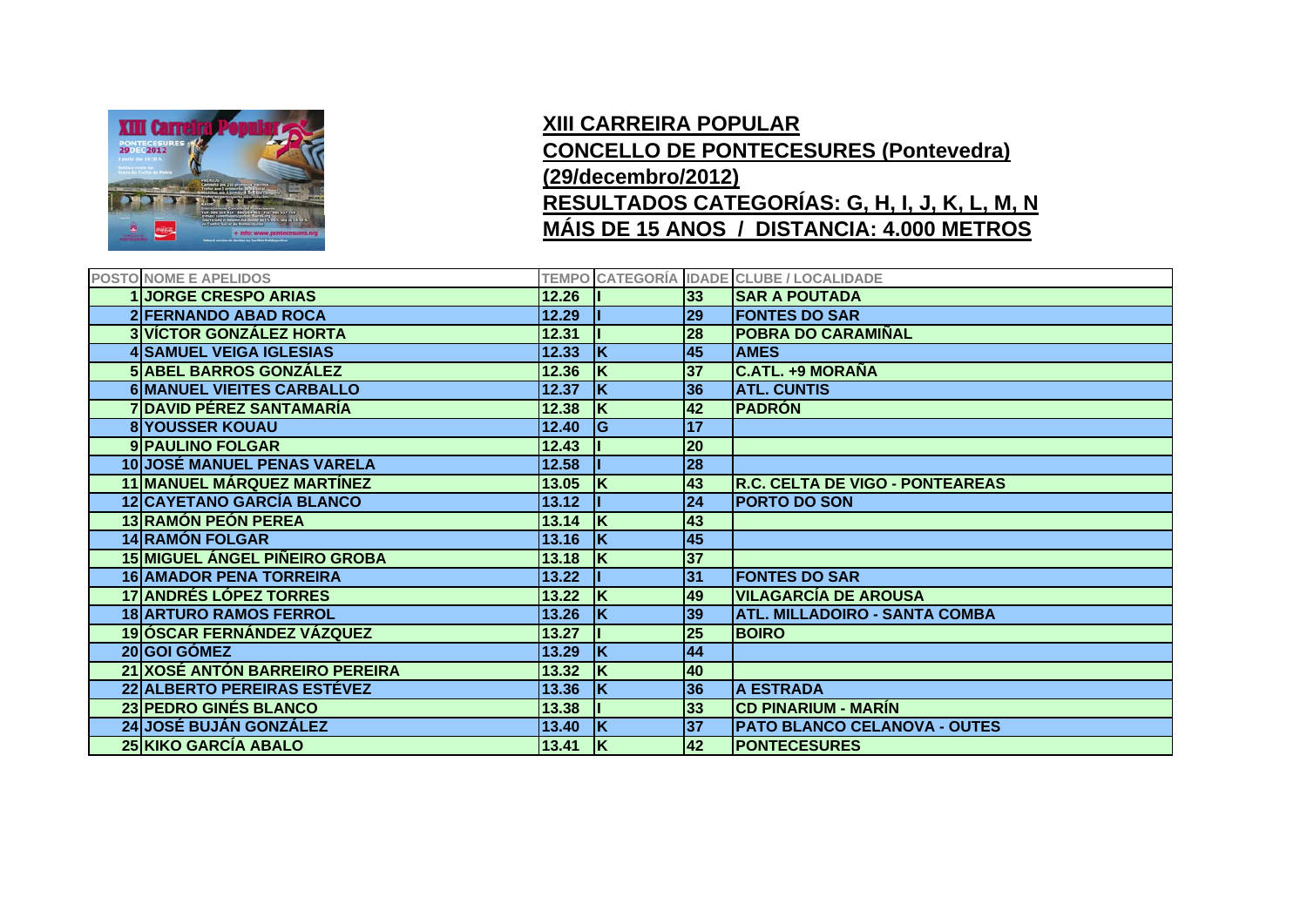| 26 RUBÉN VILA SIEIRA                      | 13.41 | <u> K</u> | 37              | <b>BOIRO</b>                      |
|-------------------------------------------|-------|-----------|-----------------|-----------------------------------|
| <b>27 VICTOR MANUEL SEIJAS FOLGUEIRA</b>  | 13.42 |           | 30              | <b>C. ATLÉTICO CASTRO</b>         |
| 28 TOMÁS SEOANE MUÑIZ                     | 13.42 | ΙK        | 38              |                                   |
| 29 JAIME VÁZQUEZ MEIJIDE                  | 13.45 | ΙK        | 36              | TRAN TRAN - VILAGARCÍA DE AROUSA  |
| <b>30 VÍCTOR CONEJO PENA</b>              | 13.46 |           | 28              | <b>OROSO</b>                      |
| <b>31 BALTASAR FIGUEIRAS MARTÍNEZ</b>     | 13.47 |           | 35              | <b>TEO</b>                        |
| <b>32 MANUEL CES CRISTOBO</b>             | 13.49 |           | 30              | <b>SAR A POUTADA</b>              |
| 33 MIGUEL ABEL SOUTO                      | 13.50 | ΙK        | 43              |                                   |
| <b>34 JOSÉ NAVARRO ANTÓN</b>              | 13.57 | ΙK        | 39              | <b>BOIRO</b>                      |
| <b>35 JOSÉ MANUEL GONZÁLEZ SANTAMARÍA</b> | 13.58 | ΙK        | 45              |                                   |
| <b>36 MARCOS OTERO RODRÍGUES</b>          | 14.01 |           | 30              | <b>ATL. A ESTRADA</b>             |
| 37 MARTÍN EUGENIO RODRÍGUEZ GÓMEZ         | 14.02 |           | 29              | <b>NOITEBRA FC - PONTECESURES</b> |
| <b>38 FRANCISCO M. MÉNDEZ QUINTELA</b>    | 14.04 | İΚ        | 36              | <b>NOITEBRA FC - AMES</b>         |
| <b>39 JOSÉ CARBALLEIRA PUÑAL</b>          | 14.10 | ΙK        | 39              | <b>SANTIAGO</b>                   |
| 40 RAMIRO PÉREZ PEREIRA                   | 14.13 | <b>IM</b> | 56              | <b>TEO</b>                        |
| <b>41 JOSÉ LUÍS BÓVEDA CASTRO</b>         | 14.14 | ΙK        | 43              |                                   |
| 42 MANUEL RENDO PÉREZ                     | 14.16 | ΙK        | 41              | <b>ATL. PREVEDIÑOS - TOURO</b>    |
| <b>43 JORGE MANUEL GARCÍA RODRÍGUEZ</b>   | 14.17 | ΙK        | 39              |                                   |
| 44 JOSÉ LUÍS LORENZO FIGUEIRA             | 14.18 |           | 30              | <b>FONTES DO SAR - RIANXO</b>     |
| <b>45 MANUEL CAEIRO</b>                   | 14.18 |           | $\overline{25}$ |                                   |
| 46 DAVID ARDIÓN GÓMEZ                     | 14.20 | lG        | 16              |                                   |
| 47 ADRIÁN FREIRE GIL                      | 14.21 | lG        | 15              |                                   |
| 48 MANUEL BELLO GARCÍA                    | 14.22 | Iм        | $\overline{54}$ | <b>SANTIAGO</b>                   |
| <b>49 RICARDO VILLAR RODRÍGUEZ</b>        | 14.22 | İΚ        | 42              |                                   |
| 50 MIGUEL VIEITO VALENZUELA               | 14.23 |           | $\overline{24}$ |                                   |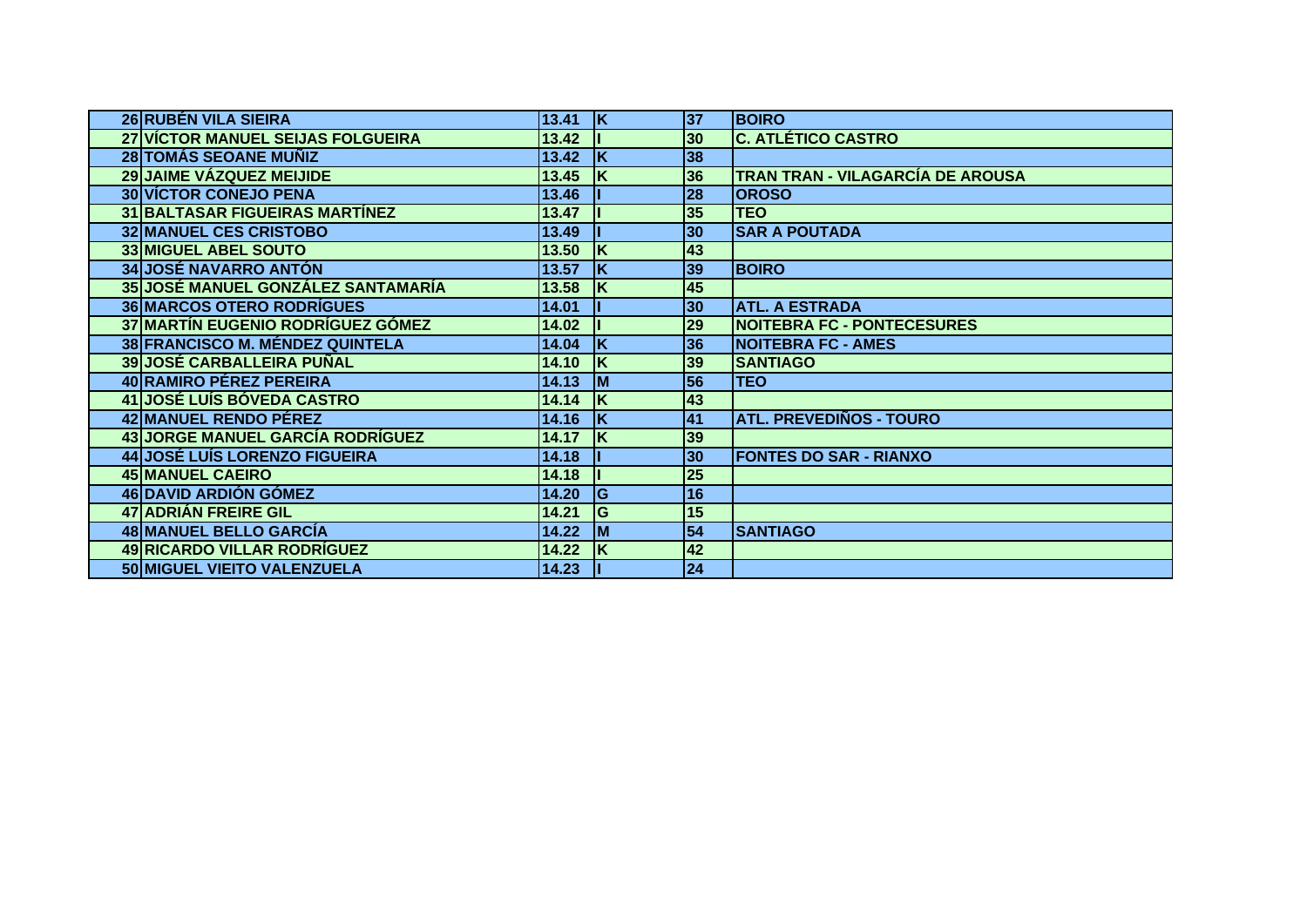| 51 DAVID PARADA TEMBRA               | 14.23 |           | 29              | <b>RIANXO</b>                       |
|--------------------------------------|-------|-----------|-----------------|-------------------------------------|
| 52 FERNANDO GARCÍA MARTÍNEZ          | 14.24 | ΙK        | 42              | <b>VIGO</b>                         |
| 53 JOSÉ LUÍS VÁZQUEZ MEIJIDE         | 14.26 | ΙK        | 42              | TRAN TRAN - VILAGARCÍA DE AROUSA    |
| 54 RICARDO FERNÁNDEZ COSTA           | 14.32 | ΙK        | 50              |                                     |
| <b>55 JOSÉ MARÍA GARCÍA GÓMEZ</b>    | 14.34 | ΙK        | 36              | <b>LOUSAME</b>                      |
| 56 MARCOS LOSADA GARCÍA              | 14.34 | ΙK        | 38              | <b>NOITEBRA FC - SANTIAGO</b>       |
| 57 MANUEL FIGUEIRA PÉREZ             | 14.37 | ΙK        | 40              | <b>SAR A POUTADA - PONTECESURES</b> |
| 58 JAVIER FUENTES FÁBREGAS           | 14.38 |           | 23              | <b>MUROS</b>                        |
| 59 FERNANDO FERNÁNDEZ MARTÍNEZ       | 14.39 | İΚ        | 37              | <b>AMES</b>                         |
| 60 LUÍS MIGUEL FEITO MIRÁS           | 14.40 |           | 26              | <b>FONTES DO SAR</b>                |
| 61 ANTÓN GÓMEZ POMBO                 | 14.41 | ΙK        | 38              | <b>VIGO</b>                         |
| 62J. RAMÓN ABEL SUÁREZ               | 14.42 | ΙK        | 50              |                                     |
| 63 JOSÉ IGNACIO CALVO FERNÁNDEZ      | 14.43 |           | 31              | <b>ATL. NOIA - BERTAMIRÁNS</b>      |
| 64 JOAQUÍN SÁNCHEZ LEIRA             | 14.43 | ΙK        | 46              | <b>AMES</b>                         |
| 65 BENIGNO FREIRE ESPARÍS            | 14.51 | ΙK        | 48              | <b>NEGREIRA</b>                     |
| 66 ALBERTO RODRÍGUEZ MEIRIÑO         | 14.53 | ΙK        | 39              |                                     |
| 67 JUAN MANUEL MATA TORREIRA         | 14.53 | ΙK        | 43              | <b>SANTIAGO</b>                     |
| 68 HÉCTOR TARRÍO PÉREZ               | 14.56 |           | 26              |                                     |
| 69 MANUEL MILLARES                   | 14.57 | ΙK        | 40              |                                     |
| <b>70 VÍCTOR CORREA</b>              | 14.57 | ΙK        | 38              |                                     |
| <b>71 JOSÉ ÁNGEL GONZÁLEZ MÍGUEZ</b> | 14.58 | ΙK        | 38              |                                     |
| <b>72 ADOLFO RODRÍGUEZ RODRÍGUEZ</b> | 14.59 | <b>IM</b> | 53              | <b>TRAN TRAN</b>                    |
| 73 FRANCISCO JAVIER VIDAL DOMÍNGUEZ  | 15.00 | ΙK        | 39              |                                     |
| <b>74 JOSÉ SANTOS SENÍN</b>          | 15.00 |           | $\overline{28}$ | <b>VALGA</b>                        |
| <b>75 FRANCISCO ROMERO PARADA</b>    | 15.00 | ΙK        | 40              |                                     |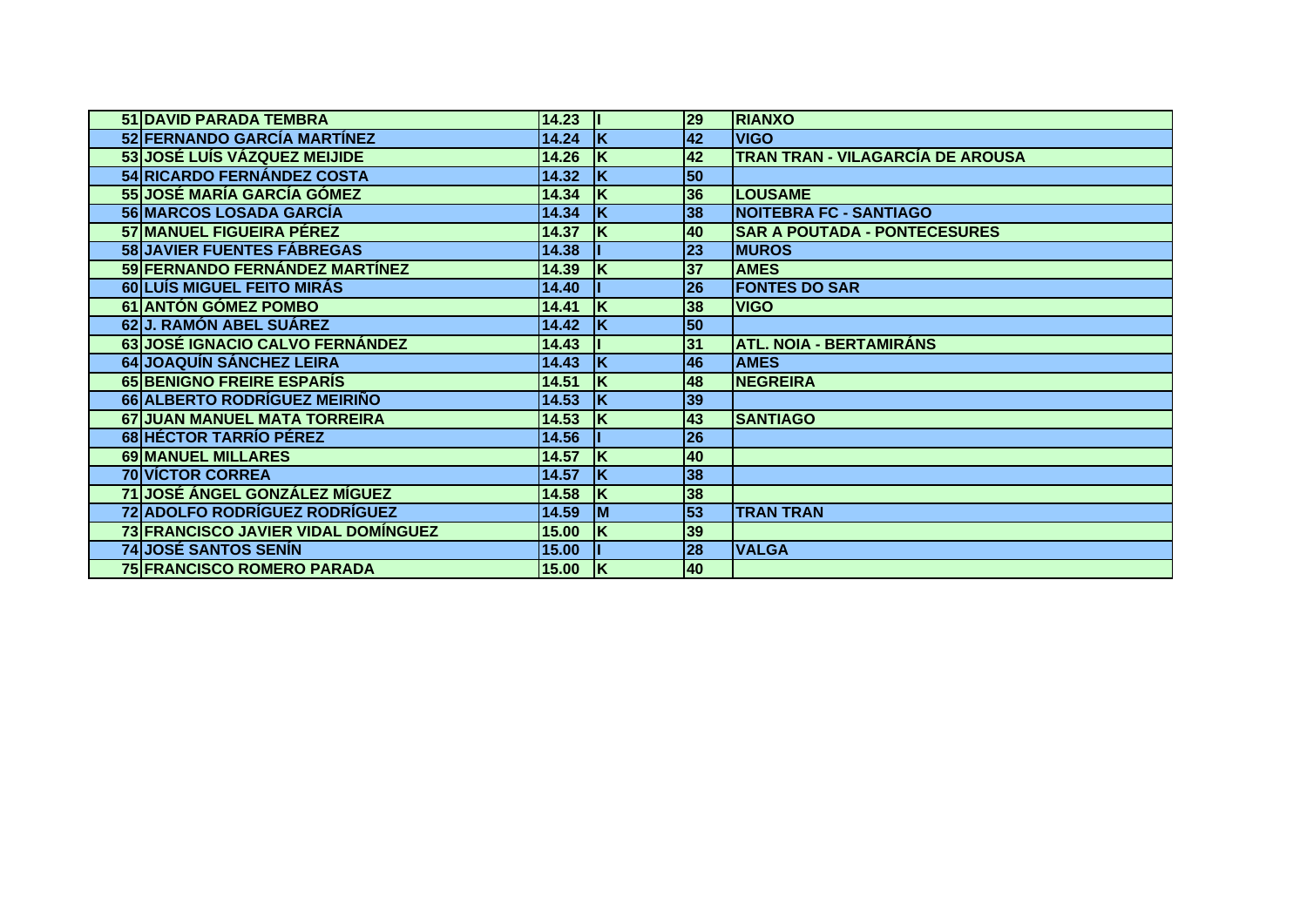| <b>76 JOSÉ MARÍA RUSO GIRAUT</b>    | 15.01 | ΙK        | 42              |                                               |
|-------------------------------------|-------|-----------|-----------------|-----------------------------------------------|
| <b>77 JAVIER GUIMAREI SENÍN</b>     | 15.01 |           | 34              | <b>PADRÓN</b>                                 |
| 78 ALBERTO ÁLVAREZ BENDAÑA          | 15.02 |           | 32              | <b>SAR A POUTADA</b>                          |
| 79 MANUEL VIGO MOURULLO             | 15.03 | <b>M</b>  | 56              |                                               |
| <b>80 MIGUEL SANTOMIL</b>           | 15.16 |           | 34              |                                               |
| 81 BENITO PIÑEIRO ABEIJÓN           | 15.17 | ΙK        | 38              | <b>MUROS</b>                                  |
| 82 MIGUEL CORTIZO BOULLOSA          | 15.19 |           | 27              | <b>ADCAR - REDONDELA</b>                      |
| 83 DAVID MALLO ALONSO               | 15.21 | İΚ        | 36              |                                               |
| 84 MIGUEL ÁNGEL PIÑON LÓPEZ         | 15.23 | ΙK        | 49              |                                               |
| <b>85 JESÚS TABOADA LORENZO</b>     | 15.29 |           | 27              | <b>VALGA</b>                                  |
| 86 ÁNGEL GARCÍA GARCÍA              | 15.31 | ΙK        | 37              | A FUME DE CAROZO/ALFA FISIOTERAPIA - A CORUÑA |
| <b>87 DIEGO GARCÍA PADÍN</b>        | 15.33 |           | 34              | <b>MEAÑO</b>                                  |
| <b>88 JUAN JOSÉ TARRÍO CORDEIRO</b> | 15.38 |           | 18              | <b>PORTO DO SON</b>                           |
| 89 SAÚL CACHARRÓN CARRIL            | 15.44 |           | 33              |                                               |
| 90 MANUEL VÁZQUEZ IGLESIAS          | 15.47 | ΙK        | 43              | <b>A CORUÑA</b>                               |
| 91 ALFONSO FIGUEIRA GARCÍA          | 15.52 |           | 21              |                                               |
| 92 ADOLFO OMAR RÍOS                 | 15.54 | <b>IM</b> | 53              | <b>RIANXO</b>                                 |
| 93 MANUEL ÁNGEL VÁZQUEZ             | 15.56 | ΙK        | 40              |                                               |
| 94 JULIO VIANA                      | 15.58 | ΙK        | 42              |                                               |
| 95 MANUEL CALVO GERARDI             | 16.01 | Iм        | 56              | C. ATL. +9 MORAÑA                             |
| 96 FRANCISCO JAVIER SUÁREZ BERMÚDEZ | 16.02 |           | 35              | <b>SANTIAGO</b>                               |
| 97 NACHO RODRÍGUEZ                  | 16.03 | ΙK        | 39              |                                               |
| 98 ÁLVARO VEIGA VÁZQUEZ             | 16.03 | lG        | $\overline{17}$ | <b>AMES</b>                                   |
| 99 ALFONSO ARIAS                    | 16.03 |           | 33              |                                               |
| <b>100 DIEGO GARCÍA LORENZO</b>     | 16.04 |           | 30              | <b>FONTES DO SAR - RIANXO</b>                 |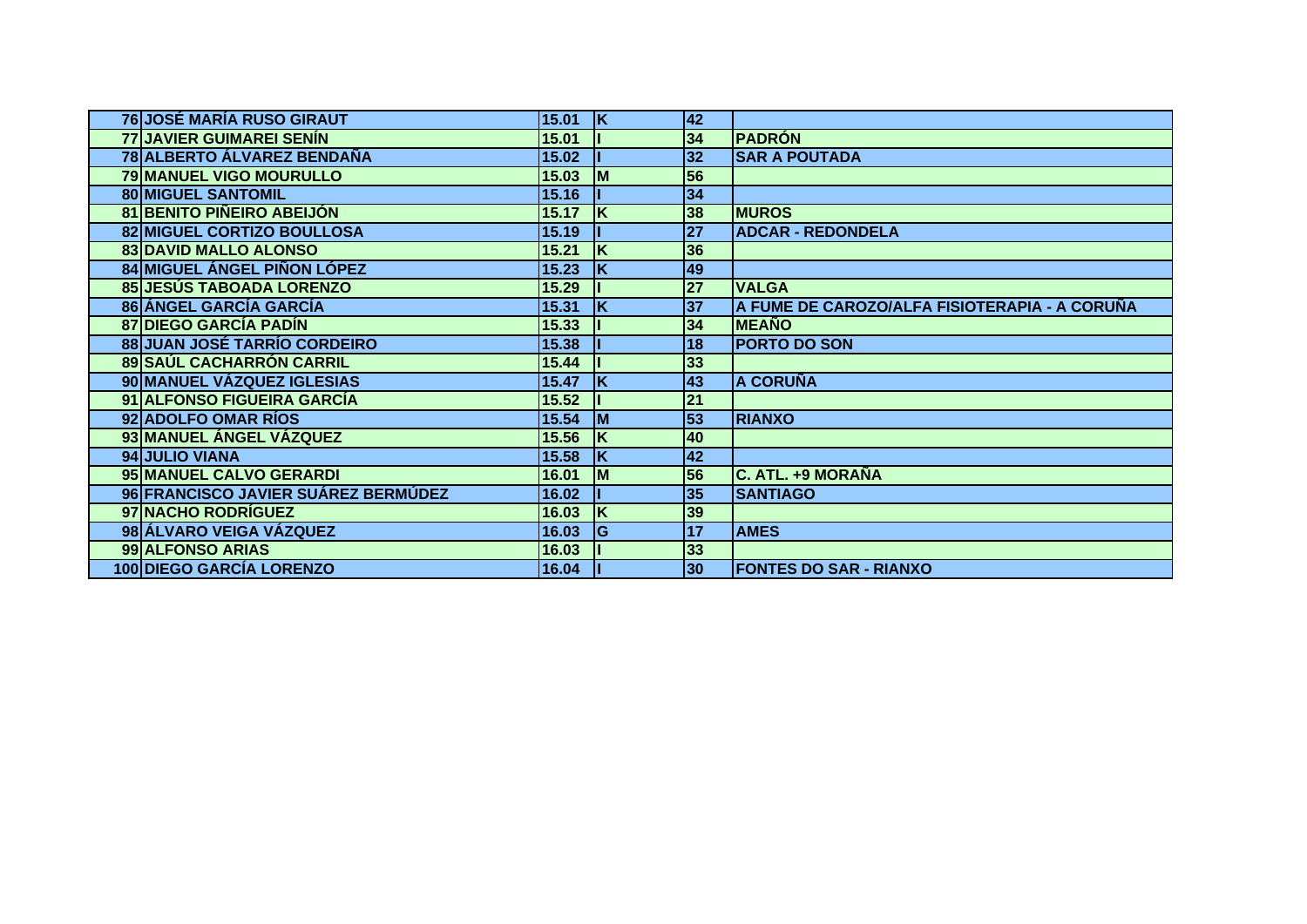| <b>101 MOISÉS DEL PUERTO CAPELO</b>      | <b>S/T</b> | ΙG                      | 15              | <b>NOITEBRA FC - SANTIAGO</b>       |
|------------------------------------------|------------|-------------------------|-----------------|-------------------------------------|
| <b>102 ANTONIO SOUTO REGO</b>            | <b>S/T</b> | M                       | 51              |                                     |
| 103 MARCELINO RODRÍGUEZ GARRIDO          | <b>S/T</b> | K                       | 40              | <b>FONTES DO SAR - AMES</b>         |
| 104 ANTONIO DAVID RODRÍGUEZ GARRIDO      | <b>S/T</b> | K                       | 38              | <b>ATL. RÍA DE AROUSA - O GROVE</b> |
| <b>105 JOSÉ MANUEL MALLO NIEVES</b>      | <b>S/T</b> | K                       | 38              | <b>NOITEBRA FC</b>                  |
| <b>106 JORGE PAZ CALO</b>                | <b>S/T</b> |                         | 30              |                                     |
| 107 CARLOS PERFECTO SALVADO BERMÚDEZ     | <b>S/T</b> |                         | 30              | <b>AMES</b>                         |
| <b>108 DIEGO LUÍS LEÓN REQUEIJO</b>      | <b>S/T</b> |                         | 30              | <b>AMES</b>                         |
| 109 ABEL VARELA                          | <b>S/T</b> |                         | 25              |                                     |
| <b>110 MARCOS CASTRO BALBOA</b>          | <b>S/T</b> | K                       | 42              | <b>MEAÑO</b>                        |
| 111 DIEGO BELLO GRAÍÑO                   | <b>S/T</b> |                         | 29              | <b>VIAMIANZO</b>                    |
| <b>112 JOSÉ MANUEL CASÁS CASÁS</b>       | <b>S/T</b> |                         | 34              | <b>A CORUÑA</b>                     |
| <b>113 JUAN JOSÉ PAZ QUEIRUGA</b>        | <b>S/T</b> |                         | 23              | <b>PORTO DO SON</b>                 |
| <b>114 VÍCTOR MANUEL RODRÍGUEZ JURJO</b> | <b>S/T</b> | K                       | 43              | <b>SANTIAGO</b>                     |
| <b>115 DANIEL GUIMARÉ GONZÁLEZ</b>       | ST         | K                       | 44              | <b>TOMIÑO</b>                       |
| 116 MARÍA JOSÉ CHOUZA SANTAMARÍA         | <b>S/T</b> |                         | 35              | AD BARBANZA - POBRA DO CARAMIÑAL    |
| 117 JOAQUÍN RODIÑO REY                   | <b>S/T</b> | K                       | 39              |                                     |
| <b>118 DANIEL SANDE QUINTÁNS</b>         | ST         | $\overline{\mathsf{K}}$ | 36              | <b>ATL. A ESTRADA</b>               |
| <b>119 JOSÉ MANUEL TEIRA GONZÁLEZ</b>    | <b>S/T</b> |                         | 35              | <b>POBRA DO CARAMIÑAL</b>           |
| <b>120 MARCOS CASTRO BALBOA</b>          | ST         | $\overline{\mathsf{x}}$ | 42              | <b>MEAÑO</b>                        |
| <b>121 ANTONIO COUSO</b>                 | <b>S/T</b> | M                       | 58              |                                     |
| 122 ELENA MIGUÉNS OTERO                  | <b>S/T</b> |                         | 40              | <b>SAR A POUTADA - PADRÓN</b>       |
| 123 MANUEL MONTEAGUDO CAAMAÑO            | <b>S/T</b> | M                       | 57              | <b>MUROS</b>                        |
| <b>124 RAMIRO CASTRO DIOS</b>            | ST         |                         | $\overline{27}$ |                                     |
| <b>125 FRANCISCO GONZÁLEZ</b>            | <b>S/T</b> | K                       | 39              |                                     |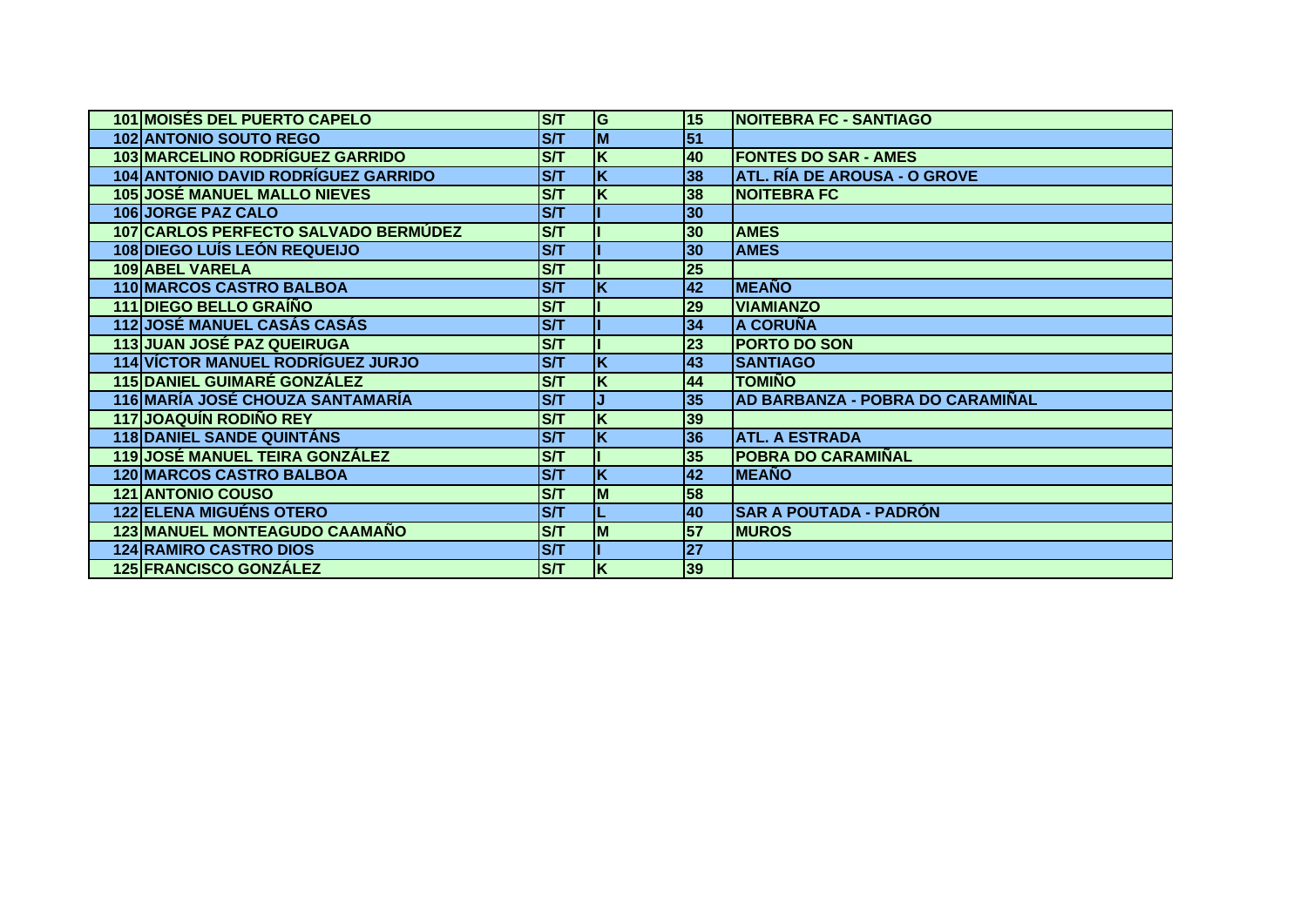| <b>126 IRIS SOTO BLANCO</b>              | <b>S/T</b>              | IJ          | 21 | <b>C. OLÍMPICO DE VEDRA - SOUTOMAIOR</b> |
|------------------------------------------|-------------------------|-------------|----|------------------------------------------|
| <b>127 PURIFICACIÓN BERMÚDEZ TURNES</b>  | ST                      |             | 47 | <b>NOITEBRA FC - SANTIAGO</b>            |
| <b>128 JAVIER BARREIRO MALDONADO</b>     | ST                      | K           | 36 |                                          |
| <b>129 FRANCISCO SANTOS SANTAMARÍA</b>   | ST                      |             | 28 | <b>PORTO DO SON</b>                      |
| <b>130 HERMINIO JOSÉ MIGUÉNS CHAZO</b>   | ST                      | lм          | 53 | <b>VILAGARCÍA DE AROUSA</b>              |
| <b>131 JOSÉ RAMÓN SEÑARÍS BOO</b>        | S/T                     | K           | 36 |                                          |
| <b>132 XOAN MOREIRA</b>                  | ST                      |             | 24 |                                          |
| <b>133 JOSÉ MANUEL TABOADA</b>           | S/T                     | K           | 42 |                                          |
| <b>134 JOSÉ IGNACIO LIÑARES</b>          | ST                      | $\mathsf K$ | 44 |                                          |
| <b>135 ANTONIO ABAL BEIRO</b>            | S/T                     | K           | 47 | <b>PONTEVEDRA</b>                        |
| 136 ÁNGEL PÉREZ SUSAVILA                 | <b>S/T</b>              | K           | 45 |                                          |
| 137 JUAN MANUEL ALONSO VÁZQUEZ           | <b>S/T</b>              |             | 25 | <b>PORTO DO SON</b>                      |
| <b>138 SERGIO SOTO BUCETA</b>            | S/T                     |             | 33 |                                          |
| <b>139 MARÍA SOUTO PRIETO</b>            | <b>S/T</b>              |             | 21 |                                          |
| <b>140 VÍCTOR TEO RÍOS</b>               | $\overline{\text{S}}$   | K           | 38 |                                          |
| <b>141 MAXIMINO LAGARES CARRO</b>        | S/T                     | K           | 42 | <b>ESPRINTES OURENSE - OROSO</b>         |
| <b>142 SERGIO DOMÍNGUEZ PAZ</b>          | ST                      |             | 34 | <b>PONTEVEDRA</b>                        |
| <b>143 FRANCISCO FILGUEIRA FERNÁNDEZ</b> | S/T                     |             | 32 | <b>PORTO DO SON</b>                      |
| <b>144 FRANCISCO CAMPO SÁNCHEZ</b>       | $\overline{\mathsf{S}}$ | lм          | 53 |                                          |
| <b>145 SONIA AGRASAR BARRAL</b>          | $\overline{\text{S}}$   |             | 35 | <b>PADRÓN</b>                            |
| 146 YAGO LÓPEZ PIÑEIRO                   | <b>S/T</b>              |             | 26 | <b>VALGA</b>                             |
| <b>147 JESÚS PALACIOS</b>                | ST                      | K           | 36 |                                          |
| <b>148 LUÍS SESTAYO LEIS</b>             | ST                      |             | 31 | <b>SANTIAGO</b>                          |
| <b>149 BASILIO VERDEAL</b>               | S/T                     | K           | 49 |                                          |
| <b>150 RUBÉN DÍAZ FARIÑA</b>             | <b>S/T</b>              | ΙK          | 39 |                                          |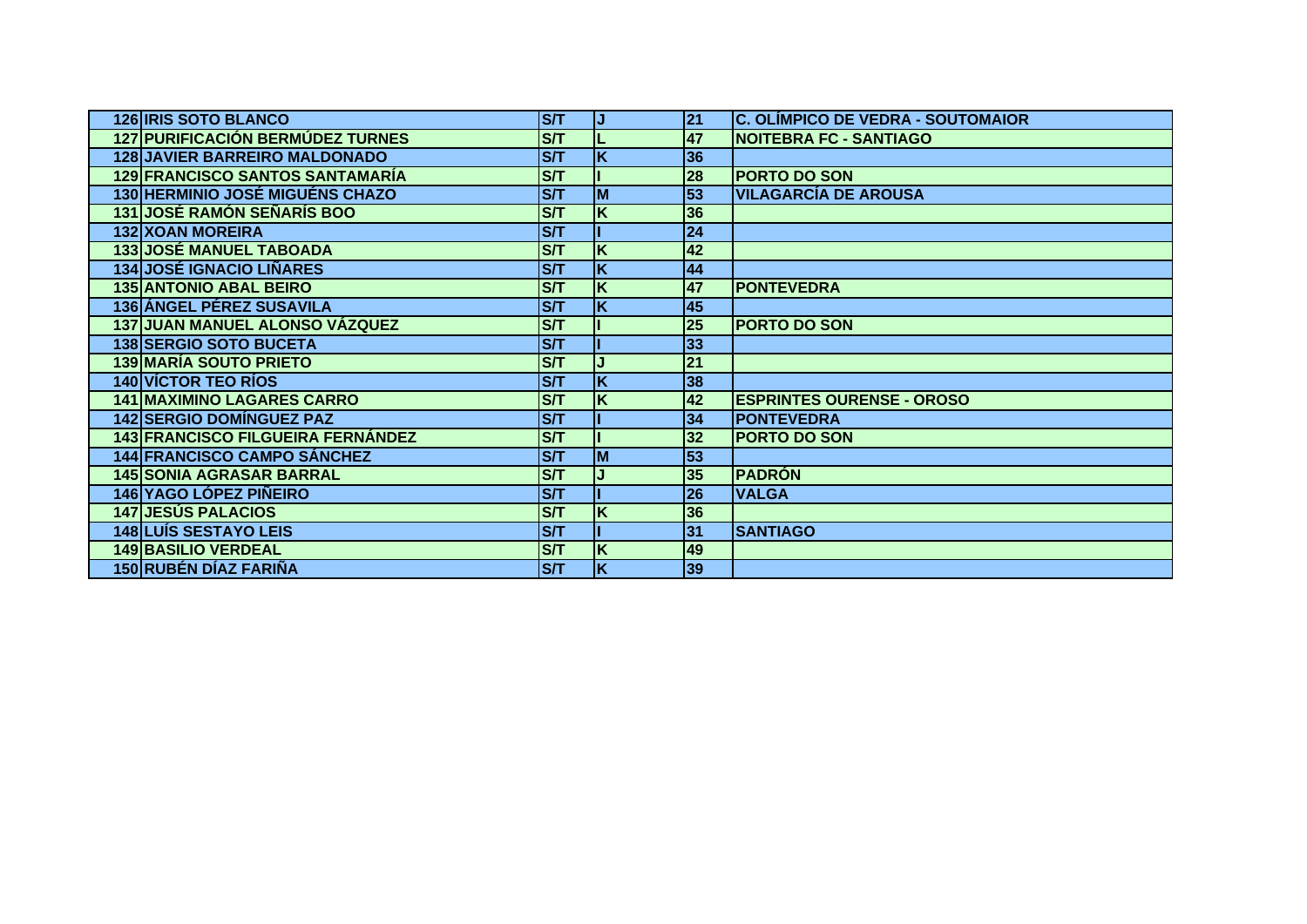| 151 GULLERMO OTERO DELFÍN                | <b>S/T</b> | ΙK                      | 37              | <b>ATL. LA MANGA - CARTAGENA</b>              |
|------------------------------------------|------------|-------------------------|-----------------|-----------------------------------------------|
| <b>152 ÁNGEL JUVIÑO PREGO</b>            | S/T        | K                       | 40              |                                               |
| 153 EVA MARÍA REGUEIRA MARTÍNEZ          | S/T        |                         | 21              | <b>RIANXO</b>                                 |
| <b>154 IVÁN LOIS GARCÍA</b>              | <b>S/T</b> |                         | 34              |                                               |
| <b>155 CELINA RODRÍGUEZ SOBRINO</b>      | <b>S/T</b> | N                       | 54              | <b>C. ATL. +9 MORAÑA</b>                      |
| <b>156 VÍCTOR BARREIRO GARCÍA</b>        | <b>S/T</b> |                         | 32              |                                               |
| <b>157 CAMILO VILAS</b>                  | S/T        | K                       | 44              |                                               |
| <b>158 CÁNDIDO LIMERES PORTAS</b>        | ST         | M                       | 53              | <b>PONTECESURES</b>                           |
| <b>159 FERNANDO RAMOS</b>                | <b>S/T</b> | M                       | 65              |                                               |
| <b>160 MARCOS CONDE SOUSA</b>            | <b>S/T</b> |                         | 34              | <b>CATOIRA</b>                                |
| 161 MONTSERRAT SILVA FERNÁNDEZ           | <b>S/T</b> |                         | 40              | <b>TOMIÑO</b>                                 |
| <b>162 PEDRO PETEIRO ROSENDE</b>         | S/T        | K                       | 42              |                                               |
| <b>163 GABRIEL CORUJEIRA</b>             | <b>S/T</b> | K                       | 41              |                                               |
| 164 ALFREDO LÓPEZ                        | ST         | K                       | 36              |                                               |
| <b>165 REGINA FERNÁNDEZ</b>              | ST         |                         | $\overline{24}$ |                                               |
| <b>166 ROBERTO LÓPEZ LOURO</b>           | <b>S/T</b> | K                       | 45              | <b>MESÓN DO VENTO</b>                         |
| <b>167 FERNANDO PATRICIO REY</b>         | S/T        | K                       | 40              |                                               |
| <b>168 ROCÍO VÁZQUEZ DE LA IGLESIA</b>   | ST         | H                       | 17              |                                               |
| <b>169 JOSÉ ROMERO GONZÁLEZ</b>          | <b>S/T</b> |                         | 30              |                                               |
| <b>170 JESÚS VILASO</b>                  | ST         |                         | 34              |                                               |
| <b>171 CARMELO PAMPÍN BUCETA</b>         | S/T        | K                       | 45              | <b>CALDAS DE REIS</b>                         |
| <b>172 MIRIAM GARCÍA LESENDE</b>         | <b>S/T</b> | lн                      | 16              |                                               |
| <b>173 MARTÍN TEIJEIRO</b>               | ST         |                         | 26              | <b>PONTECESURES</b>                           |
| 174 FERNANDO RODRÍGUEZ VÁZQUEZ           | S/T        | $\overline{\mathsf{K}}$ | 50              | A FUME DE CAROZO/ALFA FISIOTERAPIA - A CORUÑA |
| <b>175 JUAN CARLOS MOSQUERA FERREIRO</b> | <b>S/T</b> | <b>M</b>                | 51              | <b>PONTECESURES</b>                           |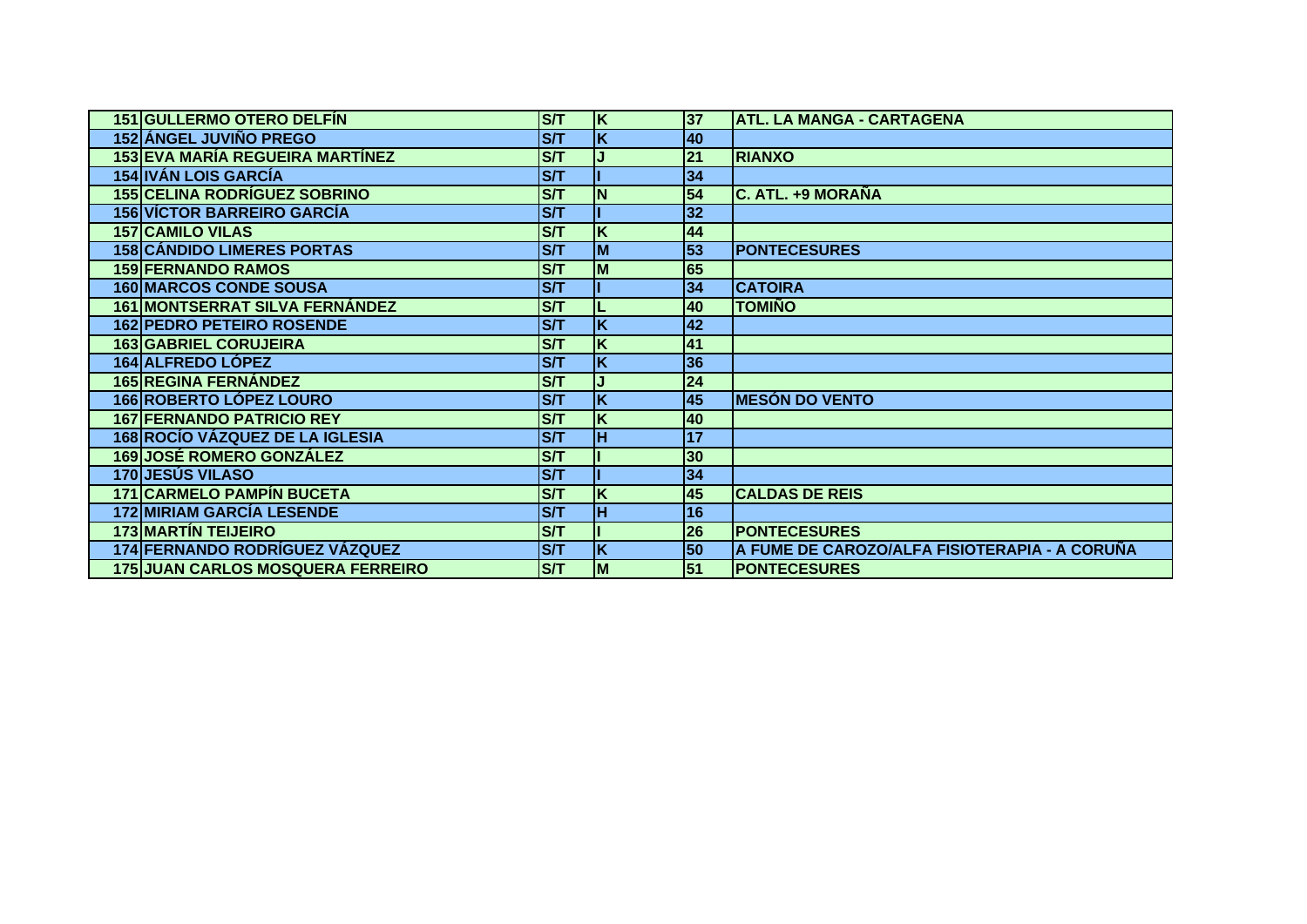| 176 MIGUEL MARTÍNEZ CARRERA                 | <b>S/T</b>            | ΙK       | 36              |                                       |
|---------------------------------------------|-----------------------|----------|-----------------|---------------------------------------|
| <b>177 BRUNO SUÁREZ CRUZ</b>                | <b>S/T</b>            | E        | 14              | <b>VIGO</b>                           |
| 178 HUGO BOULLOSA GONZÁLEZ                  | <b>S/T</b>            |          | 24              | <b>PONTEVEDRA</b>                     |
| <b>179 LOURDES PRIETO VIEITES</b>           | ST                    | N        | 53              |                                       |
| <b>180 ALFONSO SÁNCHEZ</b>                  | <b>S/T</b>            | K        | 37              |                                       |
| <b>181 BENIGNO FERNÁNDEZ GARCÍA</b>         | ST                    | <b>M</b> | 53              | <b>BOIRO</b>                          |
| <b>182 CARLOS PEREIRAS ESTÉVEZ</b>          | <b>S/T</b>            |          | 33              | <b>A ESTRADA</b>                      |
| <b>183 XOSÉ MANUEL CARBALLEIRA HORTAS</b>   | <b>S/T</b>            | <b>M</b> | $\overline{67}$ | <b>SANTIAGO</b>                       |
| <b>184 JESÚS BERNAL GÓMEZ</b>               | <b>S/T</b>            | M        | 65              | <b>CD EGOBARROS - FERROL</b>          |
| <b>185 LAUREANO MANUEL BARREIRO PEREIRA</b> | S/T                   |          | 30              |                                       |
| 186 VÍCTOR MANOLO RODRÍGUEZ LANDEIRA        | <b>S/T</b>            |          | 30              | <b>VAL DO DUBRA</b>                   |
| <b>187 JULIO ROSENDE FRANQUEIRA</b>         | <b>S/T</b>            |          | 34              | <b>SANTIAGO</b>                       |
| <b>188 ANTONIO CASTIÑEIRAS RODRÍGUEZ</b>    | <b>S/T</b>            |          | 23              | <b>VALGA</b>                          |
| <b>189 RAMÓN REY MIGUÉNS</b>                | $\overline{\text{S}}$ | K        | 41              | <b>SAR A POUTADA - PADRÓN</b>         |
| <b>190 PABLO SUÁREZ RODRÍGUEZ</b>           | <b>S/T</b>            |          | 26              | <b>VALGA</b>                          |
| <b>191 RODOLFO SABINO GÓMEZ</b>             | <b>S/T</b>            | K        | 44              |                                       |
| <b>192 JAVIER LEDO CASTRO</b>               | <b>S/T</b>            |          | 29              | <b>PONTEAREAS</b>                     |
| <b>193 JUAN IGLESIAS</b>                    | <b>S/T</b>            | K        | 43              |                                       |
| 194 CHEFA CAJUSO BARBAZÁN                   | <b>S/T</b>            |          | 48              | <b>ESCOLA DEPORTIVA ATL. NEGREIRA</b> |
| 195 MARINA CAJUSO BARBAZÁN                  | <b>S/T</b>            |          | 50              | <b>ESCOLA DEPORTIVA ATL. NEGREIRA</b> |
| 196 LORENA PÉREZ GONZÁLEZ                   | <b>S/T</b>            |          | 28              | <b>SANTIAGO</b>                       |
| <b>197 JORGE CARREIRA NODAR</b>             | S/T                   | K        | 38              | C. OLÍMPICO DE VEDRA - A ESTRADA      |
| <b>198 CARLOS MANEIRO BETANZOS</b>          | <b>S/T</b>            |          | 28              | <b>SANTIAGO</b>                       |
| <b>199 TERESA FERNÁNDEZ</b>                 | ST                    |          | $\overline{27}$ |                                       |
| 200 MARÍA OTERO ÁLVAREZ                     | S/T                   |          | 37              |                                       |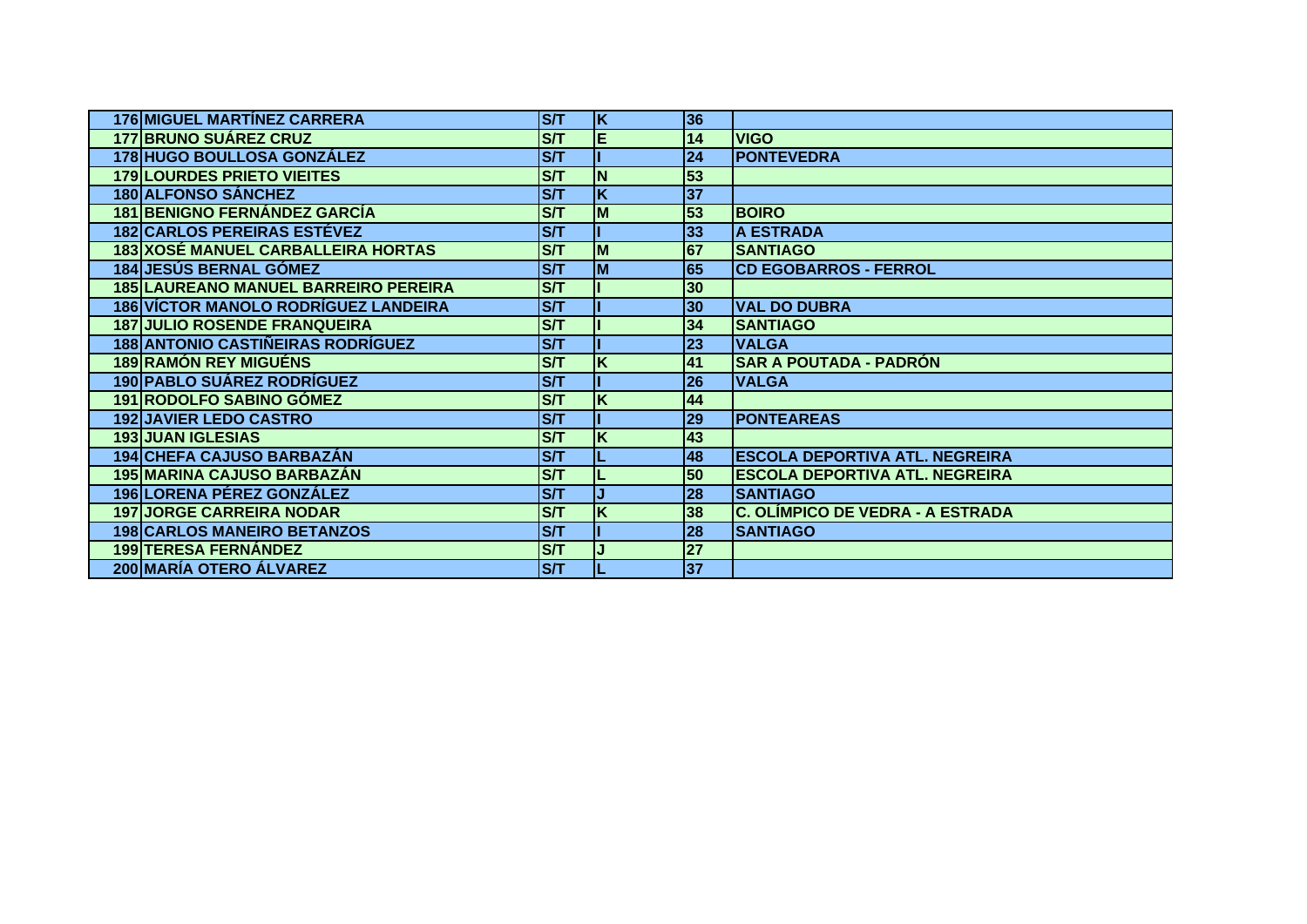| 201 FELIPE RADÍO VILAS                                          | <b>S/T</b>              |                         | 31              | <b>MEAÑO</b>                        |
|-----------------------------------------------------------------|-------------------------|-------------------------|-----------------|-------------------------------------|
| <b>202 JUAN TOMÁS DEL PUERTO VILAS</b>                          | ST                      | K                       | 47              | <b>NOITEBRA FC - SANTIAGO</b>       |
| 203 ANA MARÍA RAÑA TOJO                                         | S/T                     |                         | 34              | <b>SANTIAGO</b>                     |
| 204 LOURDES GARCÍA VÁZQUEZ                                      | <b>S/T</b>              |                         | 49              | <b>BRIÓN</b>                        |
| <b>205 ADOLFO RICO TEO</b>                                      | <b>S/T</b>              |                         | 28              |                                     |
| <b>206 AGUSTÍN PÉREZ CALUCHO</b>                                | $\overline{\mathsf{S}}$ | M                       | 58              | <b>IPADRÓN</b>                      |
| 207 DOLORES REY DA SILVA                                        | <b>S/T</b>              |                         | 35              | <b>CORRER EN GALICIA - SANTIAGO</b> |
| 208 ISABEL ARIAS PÉREZ                                          | ST                      |                         | 44              | <b>MILLADOIRO</b>                   |
| 209 RICARDO RIAL FIGUEIRAS                                      | S/T                     |                         | 27              |                                     |
| 210 SUSANA ZAPICO VIGO                                          | <b>S/T</b>              |                         | 36              | <b>QUESCREM - SANTIAGO</b>          |
| 211 XOSÉ FRANCISCO LEMA RIVADAS                                 | <b>S/T</b>              | K                       | 41              | <b>QUESCREM - SANTIAGO</b>          |
| 212 ANDREA SALAMANCA                                            | ST                      |                         | $\overline{24}$ | <b>PONTEVEDRA</b>                   |
| 213 CLARA SALAMANCA                                             | <b>S/T</b>              |                         | 24              | <b>PONTEVEDRA</b>                   |
| <b>214 RODRIGO BOQUETE NOYA</b>                                 | ST                      |                         | 29              | <b>SANTIAGO</b>                     |
| 215 TERESA LÓPEZ DE LA VEGA                                     | <b>S/T</b>              |                         | 36/50           |                                     |
| 216 MANUEL PERALA                                               | S/T                     | M                       | 54              |                                     |
|                                                                 | <b>S/T</b>              |                         | 41              | <b>VIGO</b>                         |
| <b>217 ÁNGELES CRUZ</b>                                         |                         |                         |                 |                                     |
| <b>218 JOSÉ NEIRA HERMIDA</b>                                   | S/T                     | M                       | 80              | <b>RIANXO</b>                       |
| 219 MARÍA TERESA CRESPO FERREIRO                                | <b>S/T</b>              |                         | 45              | A BAÑA                              |
| <b>220 JOSÉ SUÁREZ LEIS</b>                                     | $\overline{\mathsf{S}}$ | $\overline{\mathsf{K}}$ | 49              | <b>A BAÑA</b>                       |
| <b>221 CRISTINA SÁNCHEZ PARDO</b>                               | <b>S/T</b>              | H                       | 15              | <b>MILLARAIO - AMES</b>             |
| 222 MARÍA JOSEFINA PARDO MONTAÑA                                | <b>S/T</b>              |                         | 48              | <b>MILLARAIO - AMES</b>             |
| 223 MARÍA MERCEDES PIÑEIRO ABEIJÓN                              | ST                      |                         | 44              | <b>MUROS</b>                        |
| <b>224 RITA ROMERO LIMERES</b>                                  | ST                      |                         | 36              | <b>IPONTECESURES</b>                |
| 225 BELÉN BASCOY CAO                                            | <b>S/T</b>              |                         | 29              | <b>OROSO</b>                        |
| 226 ÓSCAR MIRANDA                                               | ST                      |                         | 35              | ATL. BOIMORTO - ARZÚA               |
| 227 CRISTINA ROMERO LIMERES<br><b>228 SUSANA MIGUÉNS REFOJO</b> | <b>S/T</b>              |                         |                 | <b>18/35 PONTECESURES</b>           |

## **CATEGORÍAS:**

*G 15 a 17 anos homes.*

*H 15 a 17 anos mulleres.*

*I 18 a 35 anos homes.*

*J 18 a 35 anos mulleres.*